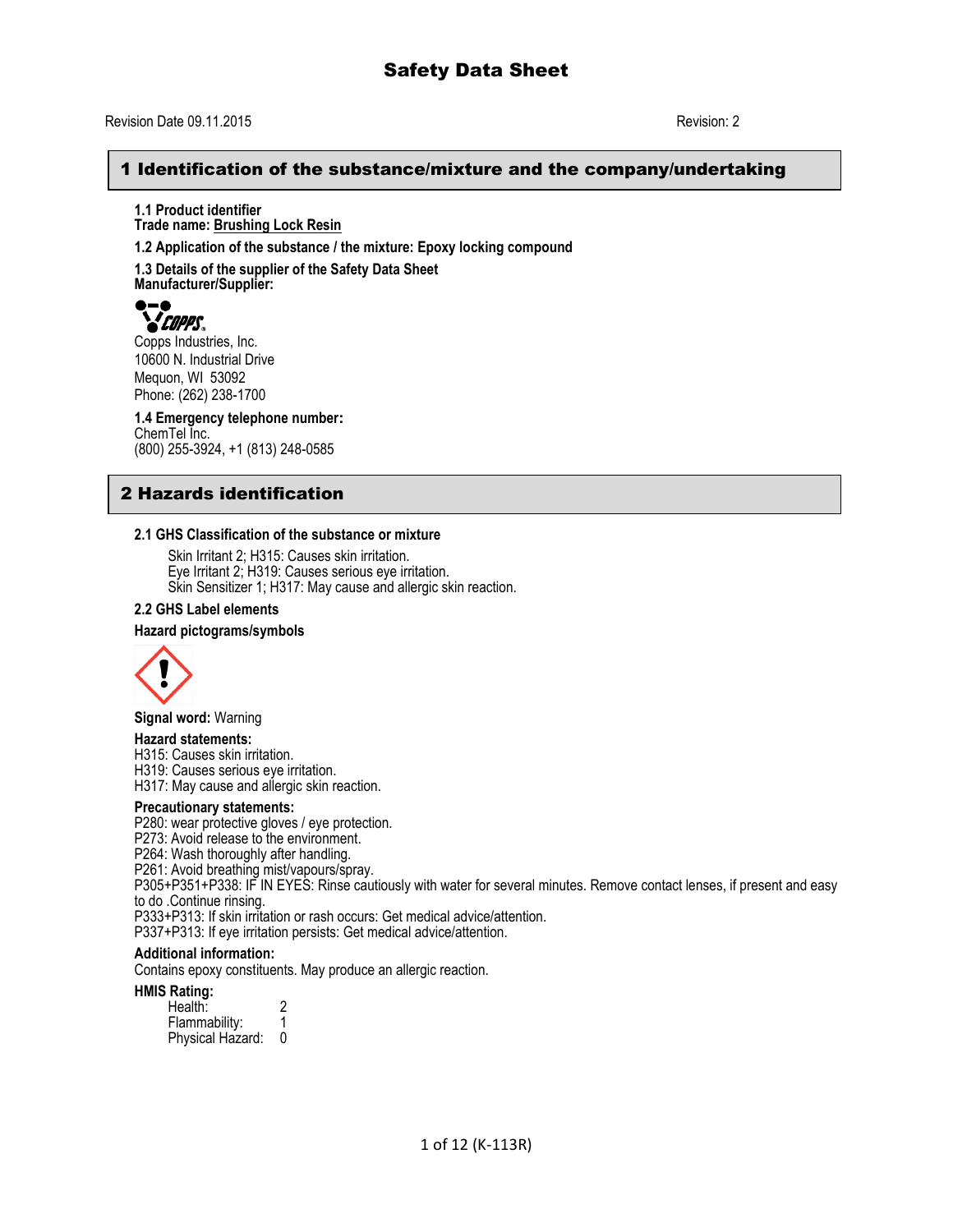# 3 Composition/information on ingredients

#### **3.2 Mixture**

**Description:** Substance listed below with nonhazardous additions possible.

| Dangerous components: |                                                                                                         |        |
|-----------------------|---------------------------------------------------------------------------------------------------------|--------|
| CAS: 25068-38-6       | Reaction product: bisphenol - A- (epichlorohydrin) epoxy resin<br>(number average molecular weight<700) | 40-60% |
| CAS: 7429-90-5        | Aluminum powder                                                                                         | 40-60% |
| Trade Secret          | Diglycidyl ether                                                                                        | $5\%$  |

In conformity with 29CFR 1910.1200(i) the specific chemical identity may be withheld as Trade Secret, while all health/safety properties and effects are included in the SDS.

# 4 First aid measures

## **4.1 Description of first aid measures**

**General information:** Immediately remove any clothing soiled by the product. Symptoms of poisoning may even occur after several hours; therefore medical observation for at least 48 hours after the accident. Take affected persons out into the fresh air.

**After inhalation:** Supply fresh air**;** consult doctor in case of complaints.

**After skin contact:** Immediately rinse with water, If skin irritation continues, consult a doctor.

**After eye contact:** Remove contact lenses if worn, if possible. Rinse opened eye for several minutes under running water. If symptoms persist, consult a doctor**.**

**After swallowing:** Rinse out mouth and then drink plenty of water. Do not Induce vomiting; call for medical help immediately. **4.2 Most important symptoms and effects, both acute and delayed:** Allergic reactions, Nausea, Coughing, Gastric or intestinal disorders, Irritant to skin and mucous membranes, Irritant to eyes.

**4.3 Indication of any immediate medical attention and special treatment needed:** Contains reaction product: bisphenol-A-(epichlorhydrin) epoxy resin (number average molecular weight < 700), Reaction May produce an allergic reaction. If necessary oxygen respiration treatment. Later observation for pneumonia and pulmonary edema. Medical supervision for at least 48 hours.

# 5 Firefighting measures

## **5.1 Extinguishing media**

**Suitable extinguishing agents:** Water haze or fog, Foam, Fire-extinguishing powder, Carbon dioxide.

**For safety reasons unsuitable extinguishing agents:** Water with full jet, Water spray

**5.2 Special hazards arising from the substance or mixture:** Formation of toxic gases is possible during heating or in case of fire.

#### **5.3 Advice for the firefighters**

**Protective equipment:** Wear self-contained respiratory protective device. Wear fully protective suit.

**Additional information:** Cool endangered receptacles with water fog or haze. Eliminate all ignition sources if safe to do so.

# 6 Accidental release measures

 **6.1 Personal precautions, protective equipment and emergency procedures:** Use respiratory protective device against the effects of fumes/dust/aerosol. Wear protective equipment. Keep unprotected persons away. Ensure adequate ventilation. Keep away from ignition sources.

**6.2 Environmental precautions:** Do not allow to enter sewers/ surface or ground water. Inform respective authorities in case of seepage into water course or sewage system. Prevent from spreading (e.g. by damming–in or oil barriers). **6.3 Methods and material for containment and cleaning up:** Absorb liquid components with liquid-binding material. Send for recovery or disposal in suitable receptacles. Dispose contaminated material as waste according to item 13. Ensure adequate ventilation.

# 7 Handling and storage

**7.1 Precautions for safe handling:** Use only in well-ventilated areas. Store in cool, dry place in tightly closed receptacles (60-80ºF recommended).

**7.2 Conditions for safe storage, including any incompatibilities:** Use only receptacles specifically permitted for this substance/product. Avoid storage near extreme heat, ignition sources or open flame.

**Further Information about storage conditions:** Keep container tightly sealed. Store in an area with adequate ventilation.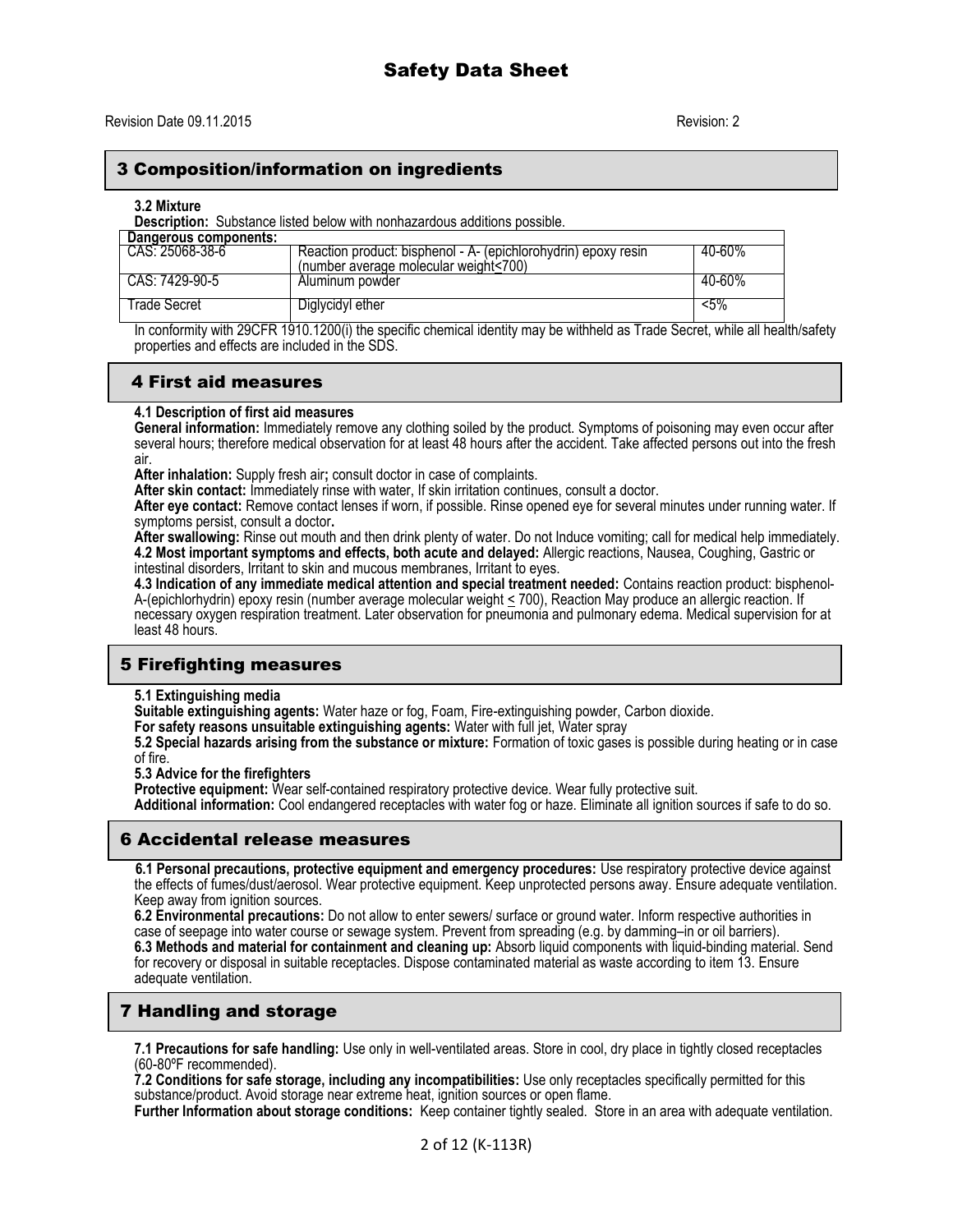# Revision Date 09.11.2015 Revision: 2

# 8 Exposure controls/personal protection

#### **8.1 Control parameters**

**Ingredients with limit values that require monitoring at the workplace:** The product does not contain any relevant quantities of materials with critical values that have to be monitored at the workplace.

**DNELs:** No further relevant information available.

**PNECs:** No further relevant information available.

**Additional information:** The lists valid during the making were used as basis.

**8.2 Engineering controls** Provide readily accessible eye wash stations and safety showers. Provide ventilation adequate to ensure concentrations are minimized.

**8.3 Personal protective equipment**

**General protective and hygienic measures:** Keep away from foodstuffs, beverages and feed. Immediately remove all soiled and contaminated clothing. Wash hands before breaks and at the end of work. Do not inhale gases / fumes / aerosols. Avoid contact with the eyes and skin.

**Respiratory protection:** Not required under normal conditions of use. Use suitable respiratory protective device in case of insufficient ventilation. For spills, respiratory protection may be advisable. Use respiratory protection when grinding or cutting material.

**Hand protection:** Protective, impervious gloves. (Neoprene, PVC, Nitrile rubber) The glove material has to be impermeable and resistant to the product / the substance/ the preparation. Selection of the glove material on consideration of the penetration times, rates of diffusion and the degradation.

**Eye protection:** Safety glasses with side shields. Contact lenses should not be worn.

**Skin and Body protection:** Protective work clothing. Where potential exposure warrants, rubber or plastic boots and chemically resistant protective suit.

# 9 Physical and chemical properties

**9.1 Information on basic physical and chemical properties**

| 9.1 Information on basic physical and chemical properties<br><b>General Information</b> |                                   |
|-----------------------------------------------------------------------------------------|-----------------------------------|
| Appearance<br>Form:<br>Colour:                                                          | Viscous liquid<br>Gray            |
| Odour:                                                                                  | Sweet                             |
| <b>Odour threshold:</b>                                                                 | No data available                 |
| pH:                                                                                     | No data available                 |
| Melting point/range:                                                                    | No data available                 |
| Boiling point/range:                                                                    | >392 °F / >200 °C                 |
| Flash point:                                                                            | >302 °F / >150 °C                 |
| <b>Evaporation rate:</b>                                                                | No data available                 |
| Flammability (solid, gaseous):                                                          | Not applicable                    |
| Upper/lower flammability or explosive limit:                                            | Not applicable                    |
| Vapor pressure:                                                                         | No data available                 |
| Vapor density:                                                                          | No data available                 |
| Relative Density at 20°C:                                                               | $1.57$ g/cm <sup>3</sup>          |
| Solubility in / Miscibility with<br>Water:                                              | Not miscible or difficult to mix. |
| Partition coefficient (n-octanol/water):                                                | No data available                 |
| <b>Auto/Self-ignition temperature:</b>                                                  | No data available                 |
| Decomposition temperature:                                                              | No data available                 |
| Viscosity                                                                               | $25,000 - 50,000$ cps             |
|                                                                                         |                                   |

# 10 Stability and reactivity

### **10.1 Reactivity**

**10.2 Chemical stability**

**Thermal decomposition / conditions to be avoided:** No decomposition if used and stored according to specifications.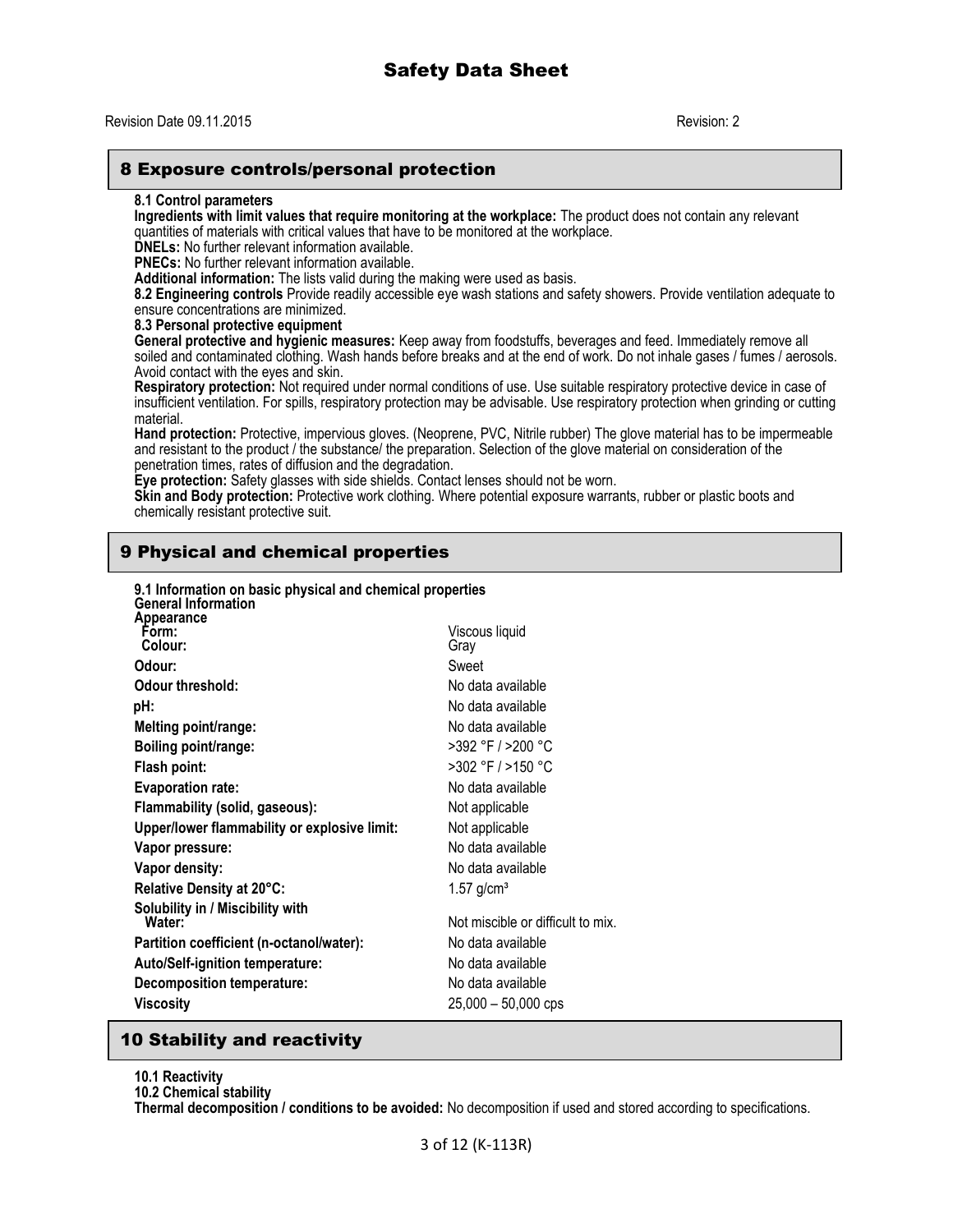### Revision Date 09.11.2015 Revision: 2

**10.3 Possibility of hazardous reactions:** Reacts with strong alkali, Exothermic polymerization, Reacts with strong acids and oxidizing agents, Reacts with catalysts.

**10.4 Conditions to avoid:** Avoid contact with strong oxidizing agents, excessive heat or flames.

 **10.5 Incompatible materials:** Strong acids, bases and oxidizing agents.

**10.6 Hazardous decomposition products:** Carbon monoxide and carbon dioxide.

# 11 Toxicological information

**11.1 Information on likely routes of exposure:**

| Inhalation:   | May cause respiratory irritation |
|---------------|----------------------------------|
| Ingestion:    | No data                          |
| Skin contact: | May cause skin irritation        |
| Eye contact:  | May cause eye irritation         |

**11.2 Symptoms related to physical, chemical and toxicological characteristics:** No available data

**11.3 Delayed and immediate effects as well as chronic effects from short and long-term exposure:** 

(Data for primary component, Reaction product: bisphenol - A- (epichlorhydrin) epoxy resin)

Acute toxic:

| u.<br>Oral      | LD50 > 2,000 mg/kg (rat) |
|-----------------|--------------------------|
| Dermal          | LD50 > 2,000 mg/kg (rat) |
| Inhalation<br>. | No data                  |

Skin Corrosive/irritant:

Test material was slightly irritating to skin in key studies. For the skin, mean erythema and edema scores were 0.8 and 0.5 respectively.

Serious eye damage/eye irritation:

Test material was slightly irritating to the eye in key studies. The mean eye score was 0.4 Respiratory sensitization: No data available

Skin sensitization:

In a local lymph node assay, the concentration that would cause a 3-fold increase in proliferation (EC-3) was calculated to be 5.7% which is consistent with moderate dermal sensitization potential.

**11.4 Numerical measures of toxicity:** No data available for mixture**.**

**Additional toxicological information:** The product show the following dangers according to the calculation method of the General EU**,** Classification Guidelines for Preparations as issued in the latest version: Irritant**,** Danger through skin absorption. Toxic and /or corrosive effects may be delayed up to 24 hours. Inhalation of concentrated vapours as well as oral intake will lead to anesthesia-like conditions and headache, dizziness ,etc.

# 12 Ecological information

## **12.1 Toxicity**

#### **Aquatic toxicity:**

(Data taken from SDS of primary component, Reaction product: bisphenol - A- (epichlorhydrin) epoxy resin)

| Fish          | 96hr-LC50 = 3.6mg/L test mat. Oncorhynchus mykiss<br>(direct application, nominal) (OECD Guideline 203) |
|---------------|---------------------------------------------------------------------------------------------------------|
|               | LC50 1.41 mg/L 96hr Oryzias latipes                                                                     |
| Crustacea     | 48hr-EC50 = 2.8mg/L test mat Daphnia magna                                                              |
|               | (direct application, nominal, based on: mobility) (OECD Guideline 202)                                  |
|               | EC50 1.7mg/L 48hr                                                                                       |
| Aquatic Plant | 72hr-EC50 > 11 mg/L Scenedesmus capricornutum                                                           |
|               | water soluble fraction (meas. (arithm. mean))                                                           |
|               | based on: growth rate (EPA-660/3-75-009)                                                                |
|               |                                                                                                         |

**12.2 Persistence and degradability:** No data available.

**12.3 Bioaccumulative potential:** No further relevant information available.

**12.4 Mobility in soil:** No further relevant information available.

**12.5 Results of PBT and vPvB assessment:**

**PBT:** Not applicable.

**vPvB:** Not applicable.

 **12.6 Other adverse effects:** No further relevant information available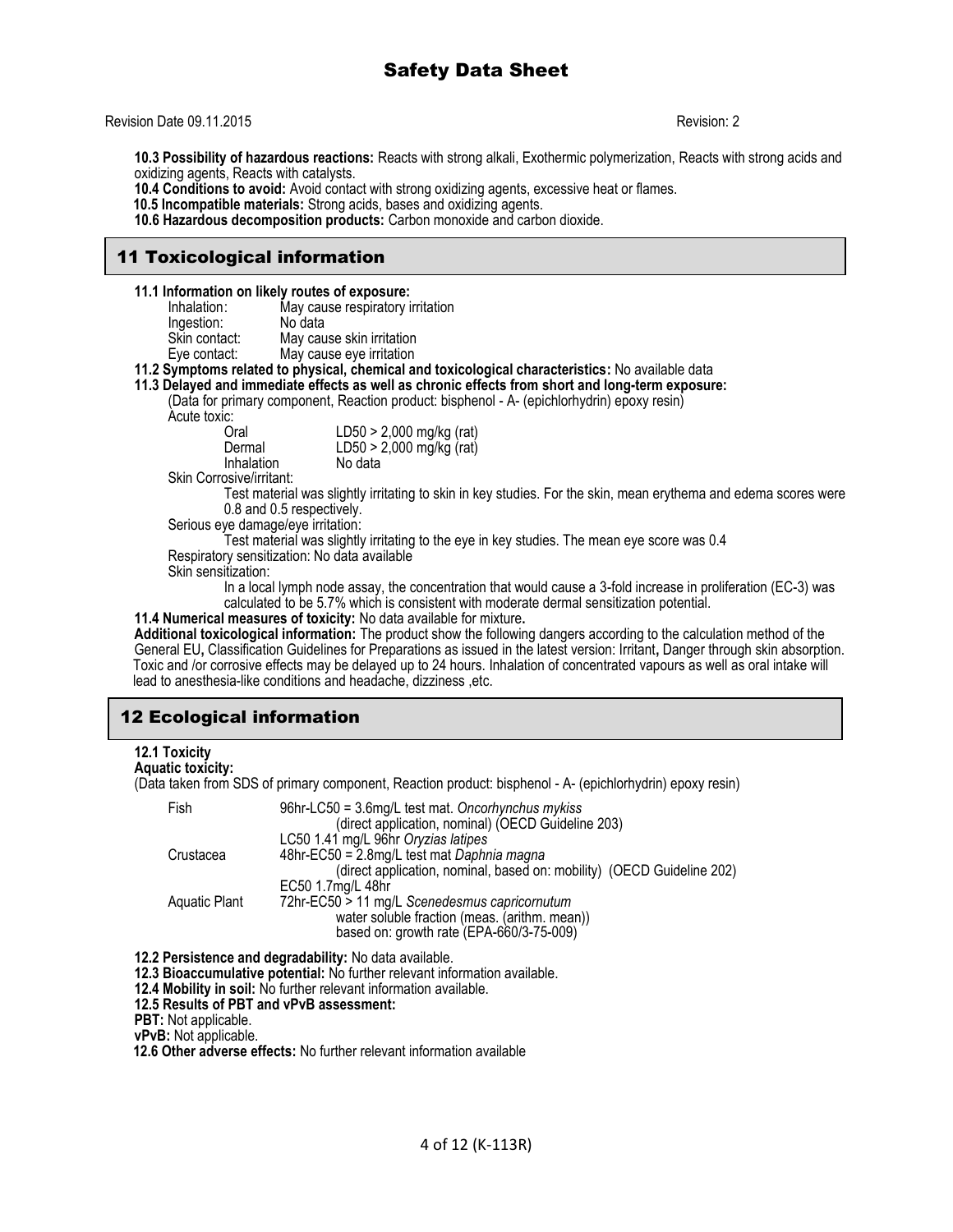# 13 Disposal considerations

## **13.1 Waste treatment methods**

#### **Waste from residue/unused product:**

This product should not be allowed to enter drains, water courses or the soil. Dispose of this material in a safe manner and in accordance with federal, state and local regulations

**Contaminated packaging:**

Disposal must be made in accordance with official federal, state and local regulations.

# 14 Transport information

| <b>DOT</b>  |            |               |
|-------------|------------|---------------|
| <b>IATA</b> | UN number: | Not Regulated |
| <b>IMDG</b> | UN number: | Not Regulated |
| <b>TDG</b>  | UN number: | Not Regulated |
|             | UN number: | Not Regulated |

# 15 Regulatory Information

**15.1 Safety, health and environmental regulations/legislation specific for the substance or mixture**

**United States (USA)**

# **SARA**

| 1111                                            |
|-------------------------------------------------|
| Section 355 (extremely hazardous substances):   |
| None of the ingredients is listed.              |
| Section 313 (Specific toxic chemical listings): |
| Component(s) above 'de minimus' level: None     |
| <b>TSCA (Toxic Substances Control Act):</b>     |
| All the ingredients are listed.                 |

**Proposition 65 (California):**

 **Chemicals known to cause cancer:** None

| Canada                                           |
|--------------------------------------------------|
| Canadian Domestic Substances List (DSL):         |
| All ingredients are listed.                      |
| Canadian Ingredient Disclosure list (limit 0.1%) |
| None of the ingredients is listed.               |
| Canadian Ingredient Disclosure list (limit 1%)   |
| None of the ingredients is listed.               |

**15.2 Chemical Safety assessment:** A Chemical Safety Assessment has not been carried out.

# 16 Other information

This information is based on our present knowledge. However, this shall not constitute a guarantee for any specific product features and shall not establish a legally valid contractual relationship.

## **Abbreviation and acronyms:**

ADR: European Agreement concerning the International Carriage of Dangerous Goods by Road IMDG: International Maritime Code for Dangerous Goods DOT: US Department of Transportation IATA: International Air Transport Association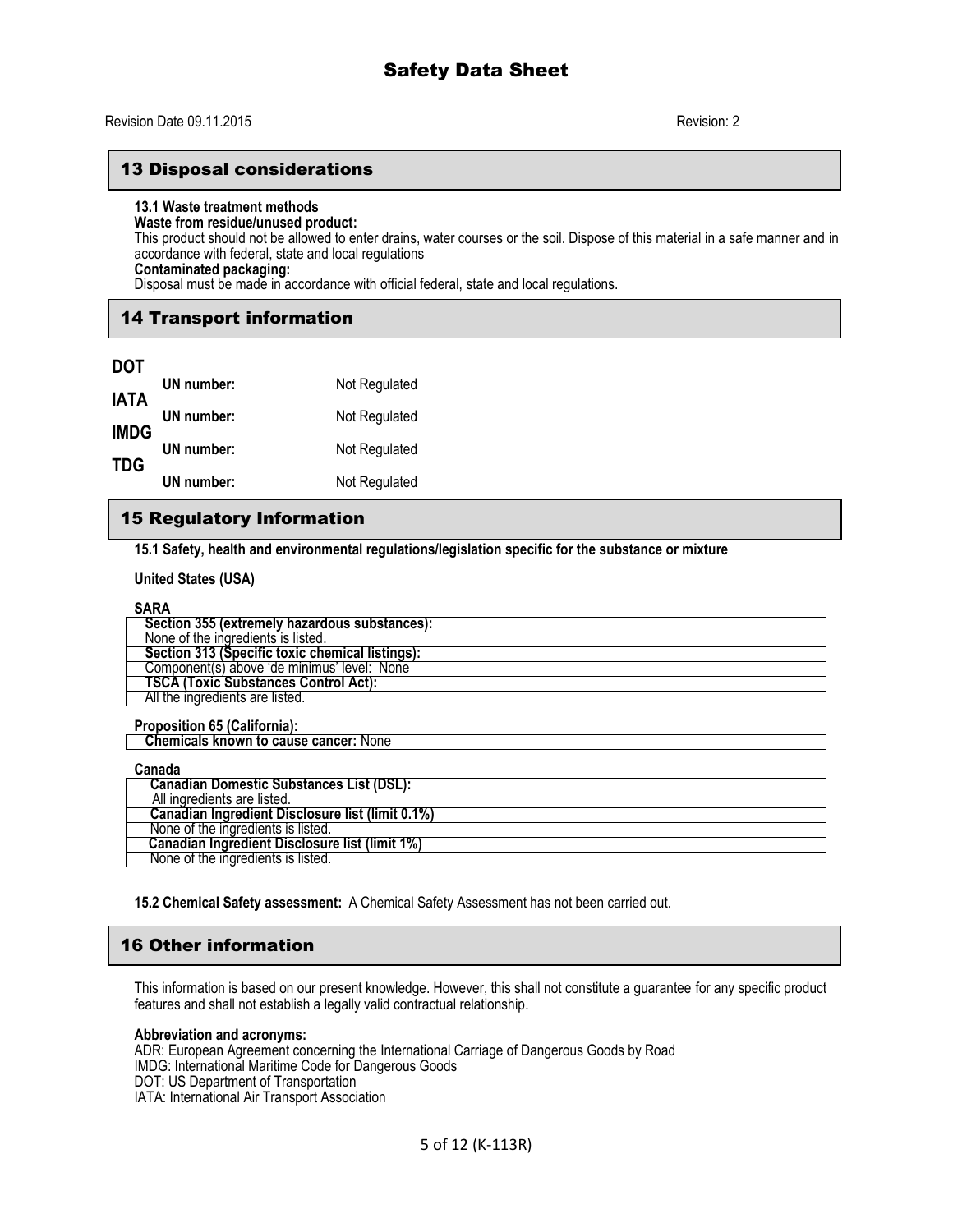# Revision Date 09.11.2015 Revision: 2

GHS: Globally Harmonized System of Classification and Labelling of Chemicals ACGIH: American Conference of Governmental Industrial Hygienist. EINECS: European Inventory of Existing Commercial Chemical Substances ELINCS: European List of Notified Chemical Substance CAS: Chemical Abstracts Service (division of the American Chemical Society) HMIS: Hazardous Materials Identification System (USA) WHMIS: Workplace Hazardous Materials Information System (Canada)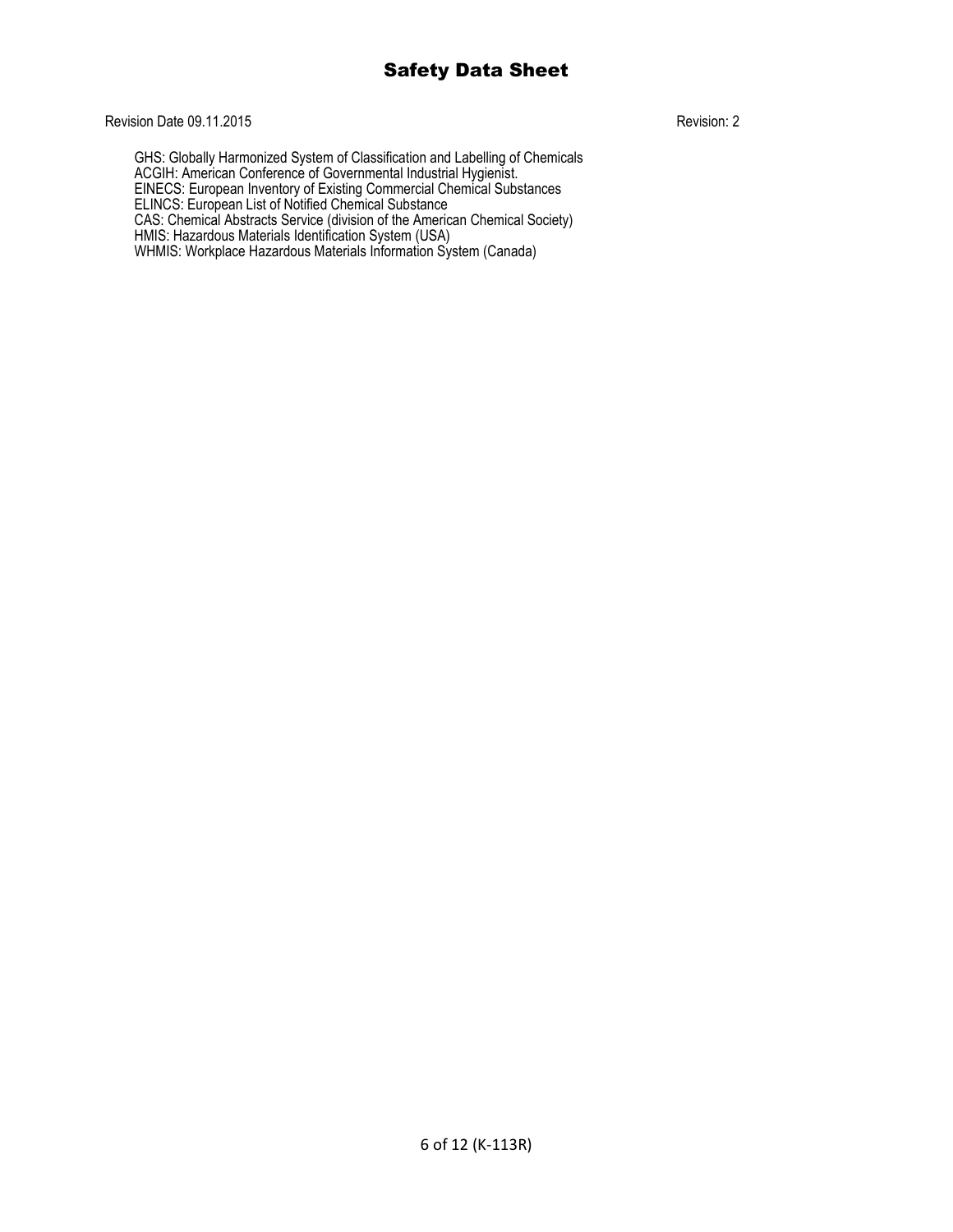## Revision Date 09.18.2015 Revision: 2

# 1 Identification of the substance/mixture and the company/undertaking

**1.1 Product identifier Trade name: Brushing Lock Hardener**

**1.2 Application of the substance / the mixture: Epoxy Bushing Lock**

**1.3 Details of the supplier of the Safety Data Sheet Manufacturer/Supplier:**



10600 N. Industrial Drive Mequon, WI 53092 Phone: (262) 238-1700

**1.4 Emergency telephone number:** ChemTel Inc. (800) 255-3924, +1 (813) 248-0585

# 2 Hazards identification

## **2.1 GHS Classification of the substance or mixture**

Acute toxicity - Inhalation Category 3 Acute toxicity - Dermal Category 4 Skin corrosion - Category 1B Serious Eye Damage - Category 1 Skin sensitization - Category 1 Germ cell mutagenicity - Category 2 Specific target organ toxicity - repeated exposure - Category 2

## **2.2 GHS Label elements**

### **Hazard pictograms/symbols**



**Signal word:** Danger

# **Hazard statements:**

H312: Harmful in contact with skin.

- H314: Causes severe skin burns and eye damage.
- H317: May cause an allergic skin reaction.
- H331: Toxic if inhaled.

H341: Suspected of causing genetic defects

H373: May cause damage to organs through prolonged or repeated exposure.

#### **Precautionary Statements:**

P201: Obtain special instructions before use.

P202: Do not handle until all safety precautions have been read and understood.

- P260: Do not breathe dust/fume/gas/mist/vapours/spray.
- P264: Wash hands thoroughly after handling.
- P271: Use only outdoors or in a well-ventilated area
- P272: Contaminated work clothing should not be allowed out of the workplace.

P280: Wear protective gloves/protective clothing/eye protection/face protection.

P281: Use personal protective equipment as required.

P301+P330+P331 :IF SWALLOWED: rinse mouth. Do NOT induce vomiting.

P303+P361+P353 :IF ON SKIN (or hair): Remove/Take off immediately all contaminated clothing. Rinse skin with water/shower.

P304+P340 :IF INHALED: Remove victim to fresh air and keep at rest in a position comfortable for breathing.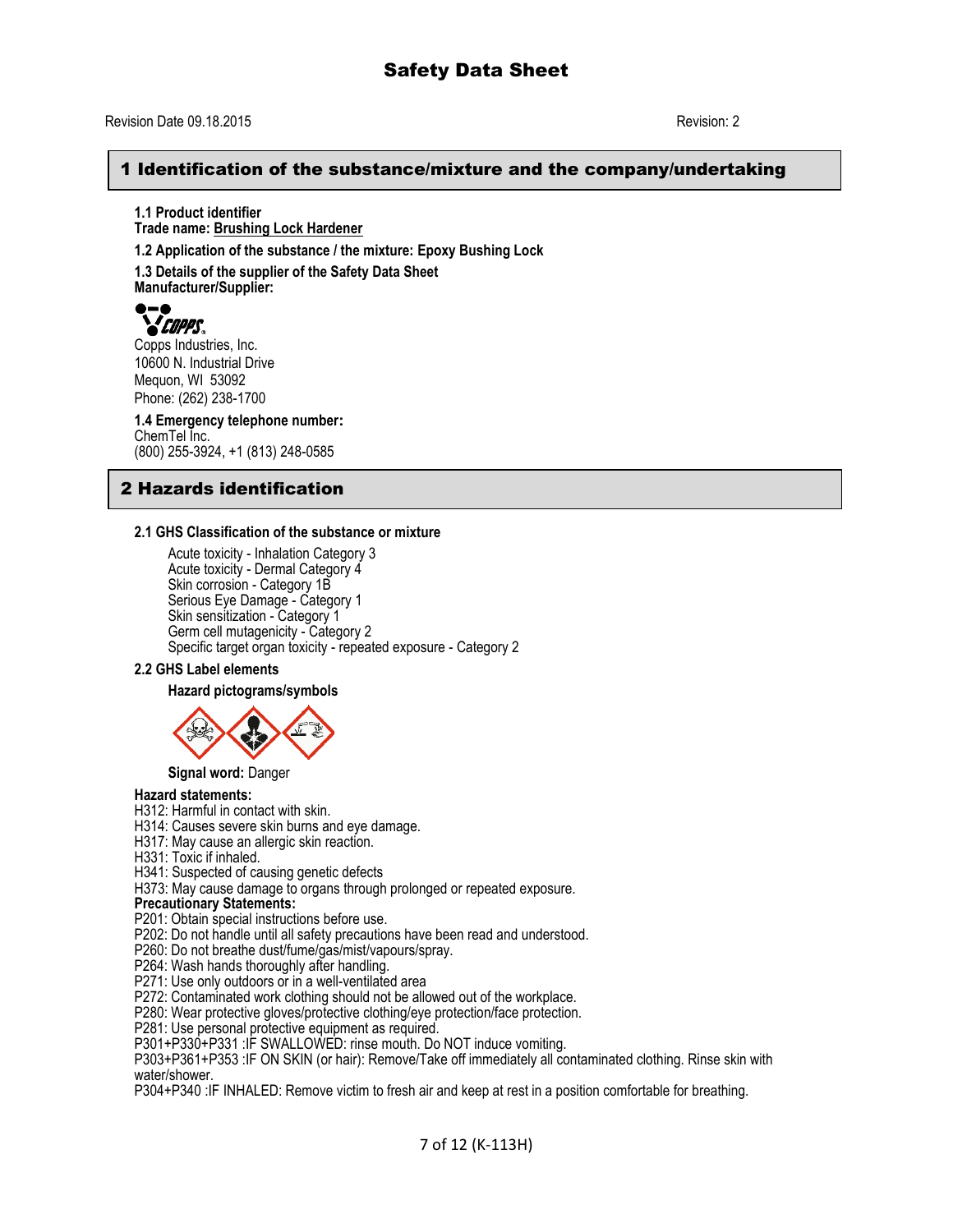### Revision Date 09.18.2015 Revision: 2

P305+P351+P338 :IF IN EYES: Rinse cautiously with water for several minutes. Remove contact lenses, if present and easy to do. Continue rinsing.

P308+P313 :IF exposed or concerned: Get medical advice/attention.

P310 :Immediately call a POISON CENTRE or doctor/physician.

P333+P313 :If skin irritation or rash occurs: Get medical advice/attention.

P363 :Wash contaminated clothing before reuse.

P403+P233:Store in a well-ventilated place. Keep container tightly closed.

P405: Store locked up.

P501: Disposal of contents/container to be specified in accordance with regulations.

#### **Additional information:**

This product contains a component that is toxic by inhalation when aerosolized or sprayed. Please refer to Sections 11 for toxicity information. If product is not being aerosolized or sprayed, the inhalation toxicity may not be applicable.

**HMIS Rating:** 

Health: 2<br>Flammability: 1 Flammability: 1<br>Physical Hazard: 0 Physical Hazard:

# 3 Composition/information on ingredients

### **3.2 Mixture**

**Description:** Mixture of substances listed below with potential nonhazardous additions.

| Dangerous components: |                          |         |
|-----------------------|--------------------------|---------|
| Trade Secret          | Aliphatic amine adduct   | 35-65%  |
| CAS: 112-24-3         | Triethylenetetramine     | 20-40%  |
| Trade Secret          | Modified aliphatic amine | 10-20%  |
| CAS: 108-95-2         | Phenol                   | $< 5\%$ |

In conformity with 29CFR 1910.1200(i) the specific chemical identity may be withheld as Trade Secret, while all health/safety properties and effects are included in the SDS.

# 4 First aid measures

## **4.1 Description of first aid measures**

**General information:** Seek medical advice. If breathing has stopped or is labored, give assisted respirations. Supplemental oxygen may be indicated. If the heart has stopped, trained personnel should begin cardiopulmonary resuscitation immediately

**After inhalation:** Supply fresh air**;** consult doctor in case of complaints.

**After skin contact:** Immediately remove contaminated clothing, and any extraneous chemical, if possible to do so without delay. Take off contaminated clothing and shoes immediately.

**After eye contact:** Rinse immediately with plenty of water for at least 15 minutes. If symptoms persist, consult a doctor**. After ingestion:** Never give anything by mouth to an unconscious person. Prevent aspiration of vomit. Turn victim's head to the side. Do not Induce vomiting; call for medical help immediately.

**4.2 Most important symptoms and effects, both acute and delayed:** Repeated and/or prolonged exposures to low concentrations of vapors or aerosols may cause: sore throat, asthma, eye disease, kidney disorders, liver disorders, skin disorders and allergies.

**4.3 Indication of any immediate medical attention and special treatment needed:** No information.

# 5 Firefighting measures

**5.1 Extinguishing media**

**Suitable extinguishing agents:** Foam, Fire-extinguishing powder, Carbon dioxide, Limestone powder.

**5.2 Specific hazards arising from the substance or mixture:** May generate ammonia gas. May generate toxic nitrogen oxide gases. Burning produces noxious and toxic fumes. Downwind personnel must be evacuated.

**5.3 Advice for the firefighters**

**Protective equipment:** Wear self-contained respiratory protective device. Wear fully protective suit.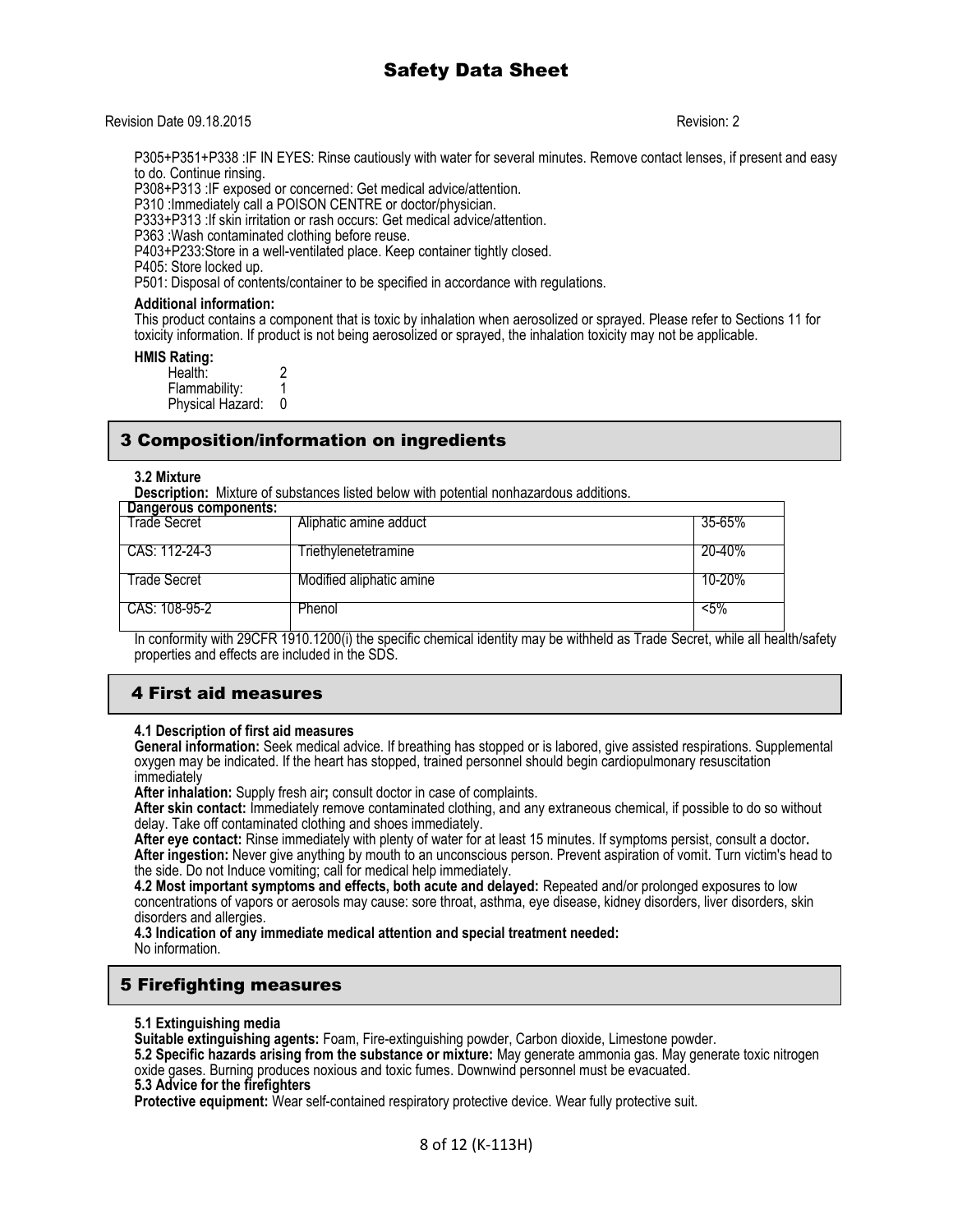### Revision Date 09.18.2015 Revision: 2

**Additional information:** Cool endangered receptacles with water fog or haze. Eliminate all ignition sources if safe to do so.

#### **6.1 Personal precautions, protective equipment and emergency procedures:** Use respiratory protective device against 6 Accidental release measures

the effects of fumes/dust/aerosol. Wear protective equipment. Keep unprotected persons away. Ensure adequate ventilation. Keep away from ignition sources.

**6.2 Environmental precautions:** Do not allow to enter sewers/surface or ground water. Inform respective authorities in case of seepage into water course or sewage system. Prevent from spreading (e.g. by damming–in or oil barriers). **6.3 Methods and material for containment and cleaning up:** Send for recovery or disposal in suitable receptacles. Dispose contaminated material as waste according to item 13. Ensure adequate ventilation.

# 7 Handling and storage

**7.1 Precautions for safe handling:** Use only in well-ventilated areas. Store in cool, dry place in tightly closed receptacles (60-80ºF recommended).

**7.2 Conditions for safe storage, including any incompatibilities:** Use only receptacles specifically permitted for this substance/product. Avoid storage near extreme heat, ignition sources or open flame.

**Further Information about storage conditions:** Keep container tightly sealed. Store in an area with adequate ventilation.

# 8 Exposure controls/personal protection

## **8.1 Control parameters**

**Exposure Limits:**

| Triethylenetetramine | Time Weighted Average (TWA): WEEL                         | ppm        | $6 \text{ mg/m}$     |
|----------------------|-----------------------------------------------------------|------------|----------------------|
| Phenol               | Time Weighted Average (TWA): ACGIH                        | 5 ppm      |                      |
| Phenol               | Recommended exposure limit (REL): NIOSH                   | 5 ppm      | $19 \text{ mg/m}$    |
| Phenol               | Ceiling Limit Value and Time Period (if specified): NIOSH | $15.6$ ppm | 60 mg/m3             |
| Phenol               | Permissible exposure limit: OSHA Z1                       | 5 ppm      | $19 \,\mathrm{mq/m}$ |
| Phenol               | Time Weighted Average (TWA): OSHA Z1A                     | 5 ppm      | $19 \,\mathrm{mq/m}$ |
| Phenol               | Time Weighted Average (TWA) Permissible Exposure Limit    | 5 ppm      | 19 mg/m $3$          |
|                      | (PEL): US CA OEL                                          |            |                      |
| Phenol               | Time Weighted Average (TWA): TN OEL                       | 5 ppm      | $19 \text{ mg/m}$    |

**8.2 Engineering controls** Provide readily accessible eye wash stations and safety showers. Provide ventilation adequate to ensure concentrations are minimized.

#### **8.3 Personal protective equipment**

**General protective and hygienic measures:** Keep away from foodstuffs, beverages and feed. Immediately remove all soiled and contaminated clothing. Wash hands before breaks and at the end of work. Do not inhale gases / fumes / aerosols. Avoid contact with the eyes and skin.

**Respiratory protection:** Not required under normal conditions of use. Use suitable respiratory protective device in case of insufficient ventilation. For spills, respiratory protection may be advisable. Use respiratory protection when grinding or cutting material.

**Hand protection:** Protective, impervious gloves. (Neoprene, Butyl-rubber, Nitrile rubber) The glove material has to be impermeable and resistant to the product / the substance/ the preparation. Selection of the glove material on consideration of the penetration times, rates of diffusion and the degradation.

**Eye protection:** Face shield with safety glasses or goggles underneath. Contact lenses should not be worn. **Skin and Body protection:** Protective work clothing. Where potential exposure warrants, rubber or plastic boots and chemically resistant protective suit.

# 9 Physical and chemical properties

| 9.1 Information on basic physical and chemical properties<br><b>General Information</b> |                            |
|-----------------------------------------------------------------------------------------|----------------------------|
| Appearance<br>Form:                                                                     | Liquid                     |
| Colour:                                                                                 | Blue                       |
| Odour:<br><b>Odour threshold:</b>                                                       | Amine<br>No data available |
| pH:                                                                                     | Alkaline                   |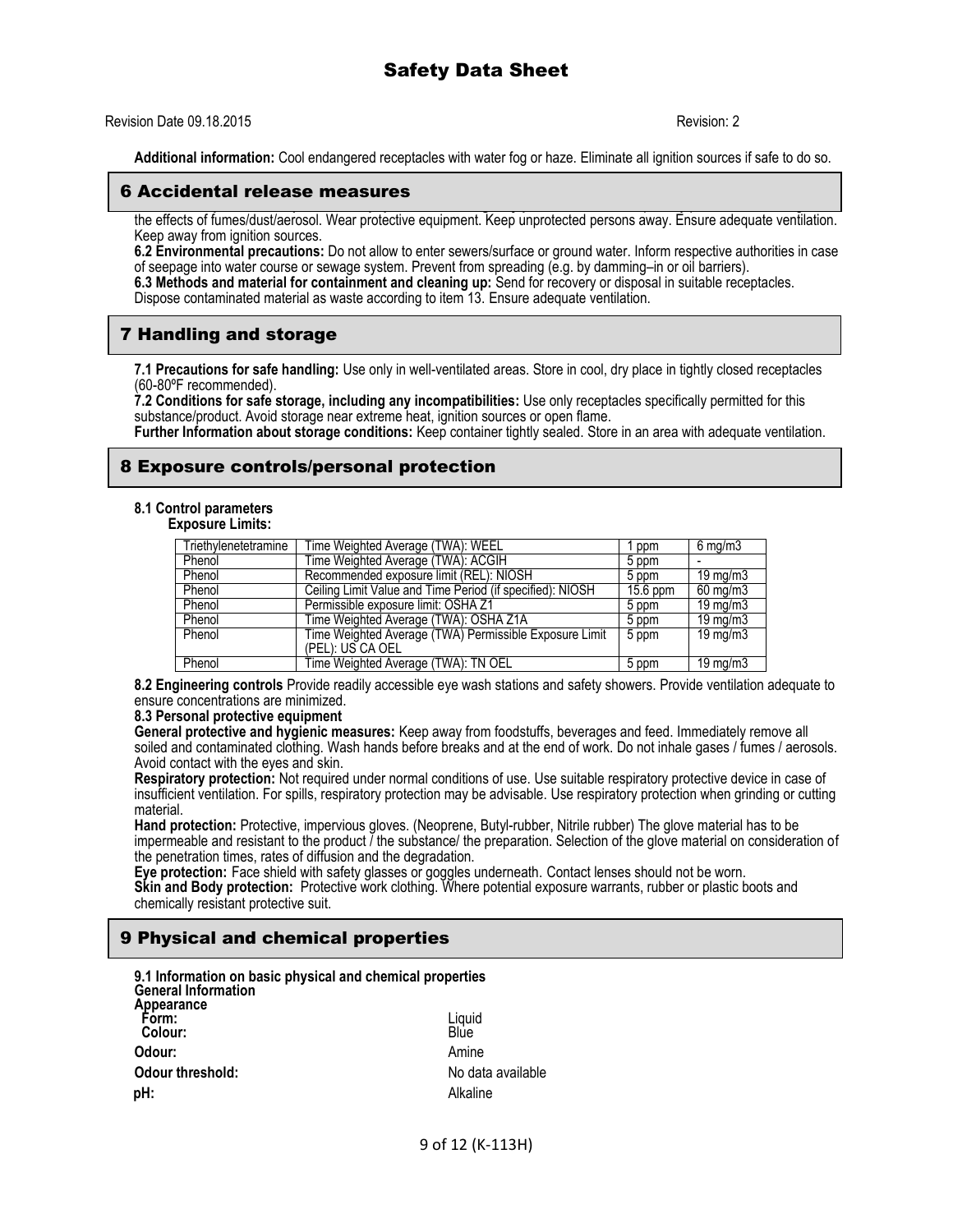Revision Date 09.18.2015 Revision: 2

**Melting point/range:** No data available **Boiling point/range:** >392 °F / >200 °C **Flash point:** >212 °F / >100 °C **Evaporation rate:** No data available **Flammability (solid, gaseous):** Not applicable **Upper/lower flammability or explosive limit:** Not applicable **Vapor pressure:** No data available **Vapor density:** No data available **Relative Density at 20°C:** 1.01g/cm<sup>3</sup> **Solubility in / Miscibility with** Not miscible or difficult to mix. **Partition coefficient (n-octanol/water):** No data available **Auto/Self-ignition temperature:** No data available **Decomposition temperature:** No data available **Viscosity** 400-800 cps

# 10 Stability and reactivity

**10.1 Reactivity**

**10.2 Chemical stability**

**Thermal decomposition / conditions to be avoided:** No decomposition if used and stored according to specifications. **10.3 Possibility of hazardous reactions:** Reacts with strong alkali. Exothermic polymerization.

Reacts with strong acids and oxidizing agents. Reacts with catalysts.

**10.4 Conditions to avoid:** Avoid contact with strong oxidizing agents, excessive heat or flames.

 **10.5 Incompatible materials:** Strong acids, bases and oxidizing agents.

**10.6 Hazardous decomposition products:** Nitric acid, Ammonia, Nitrogen oxides (NOx), Nitrogen oxide can react with water vapors to form corrosive nitric acid, Carbon monoxide, Carbon dioxide (CO2), Aldehydes, Flammable hydrocarbon fragments.

# 11 Toxicological information

**11.1 Information on likely routes of exposure:**

| Causes skin irritation |
|------------------------|
| Severe eye irritation. |
| No data available.     |
| No data available.     |
|                        |

**11.2 Symptoms related to physical, chemical and toxicological characteristics:** Repeated and/or prolonged exposure to low concentrations of vapors and/or aerosols may cause: Sore throat. Liver disorders (such as jaundice or liver enlargement)., Kidney disorders (such as edema, or proteinuria)., Asthma., Adverse respiratory effects (such as cough, tightness of chest or shortness of breath)., Skin disorders and Allergies., Adverse skin effects (such as rash, irritation or corrosion)., Adverse eye effects (such as conjunctivitis or corneal damage)., Eye disease.

**11.3 Delayed and immediate effects as well as chronic effects from short and long-term exposure:** This product contains no listed carcinogens according to IARC, ACGIH, NTP and/or OSHA in concentrations of 0.1 percent or greater. Repeated or prolonged contact causes sensitization, asthma and eczemas. Skin disorders and Allergies., Adverse skin effects (such as rash, irritation or corrosion)., Adverse eye effects (such as conjunctivitis or corneal damage)., Eye disease. **11.4 Numerical measures of toxicity:** No data is available for full mixture**.** 

# 12 Ecological information

**12.1 Aquatic toxicity:** No data available on the product itself.

Toxicity to daphnia Components Phenol EC50 (48 h) : 4 - 7 mg/l Species : Daphnia

**12.2 Persistence and degradability:** No data available.

- **12.3 Bioaccumulative potential:** No data available on the product itself.
- **12.4 Mobility in soil:** No data available.

 **12.5 Other adverse effects:** No further relevant information available.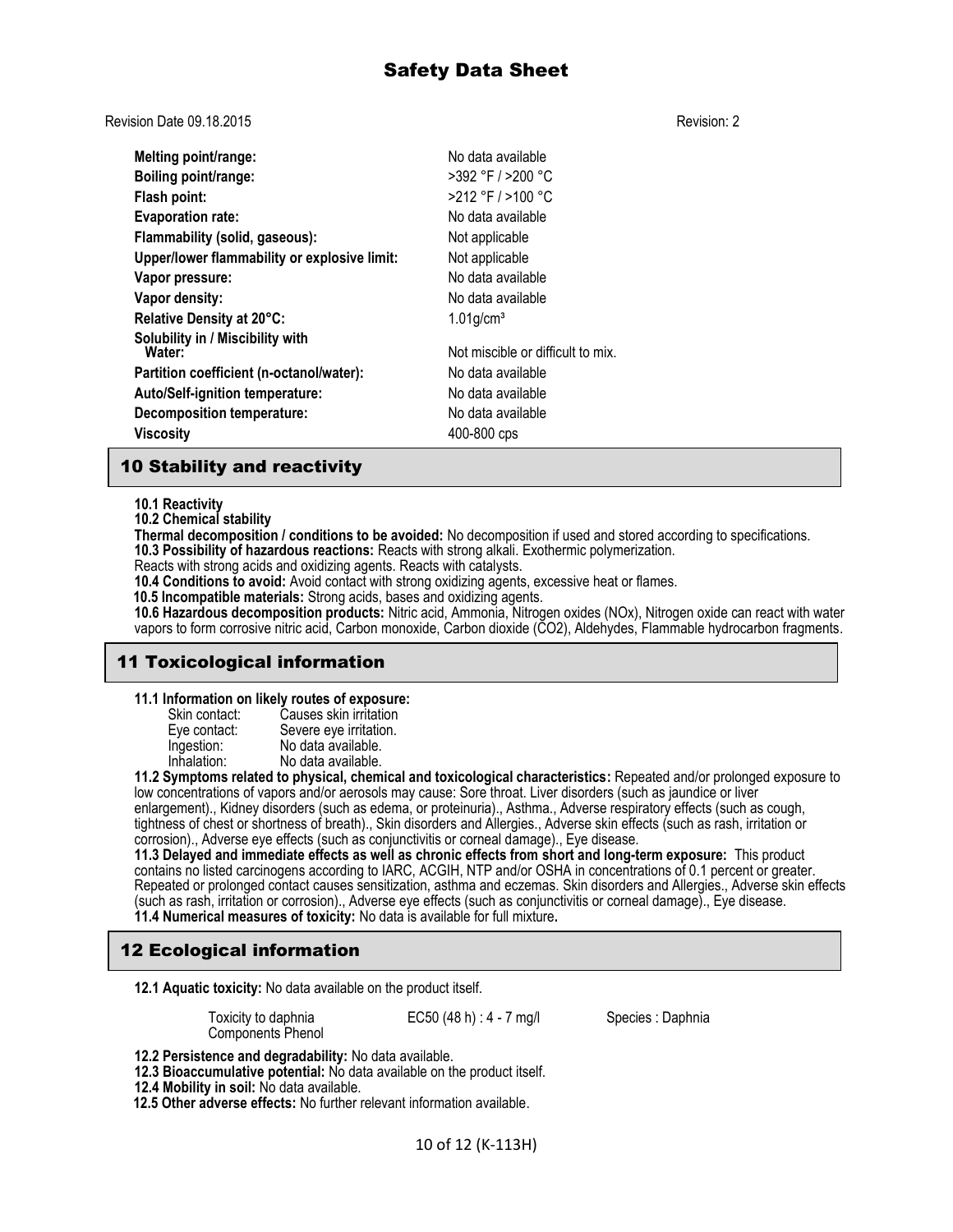# 13 Disposal considerations

## **13.1 Waste treatment methods**

## **Waste from residue/unused product:**

This product should not be allowed to enter drains, water courses or the soil. Dispose of this material in a safe manner and in accordance with federal, state and local regulations

# **Contaminated packaging:**

Disposal must be made in accordance with official federal, state and local regulations.

# 14 Transport information

## **DOT**

Not dangerous goods

## **IATA**

Not dangerous goods

# **IMDG**

Not dangerous goods

# **TDG**

Not dangerous goods

# 15 Regulatory Information

## **15.1 Safety, health and environmental regulations/legislation specific for the substance or mixture**

Toxic Substance Control Act (TSCA) 12(b) Component(s): None.

| Country            | Regulatory list | Notification                    |
|--------------------|-----------------|---------------------------------|
| USA                | TSCA            | Included on Inventory.          |
| EU                 | <b>EINECS</b>   | Included on EINECS inventory or |
|                    |                 | polymer substance, monomers     |
|                    |                 | included on EINECS inventory or |
|                    |                 | no longer polymer.              |
| Canada             | DSL             | Included on Inventory.          |
| Australia          | <b>AICS</b>     | Included on Inventory.          |
| Japan              | <b>ENCS</b>     | Included on Inventory.          |
| South Korea        | ECL             | Included on Inventory.          |
| China              | <b>SEPA</b>     | Included on Inventory.          |
| <b>Philippines</b> | <b>PICCS</b>    | Included on Inventory.          |

# **SARA**

| Section 355 (extremely hazardous substances):   |
|-------------------------------------------------|
| None of the ingredients is listed.              |
| Section 313 (Specific toxic chemical listings): |
| Component(s) above 'de minimus' level: Phenol   |
| <b>TSCA (Toxic Substances Control Act):</b>     |
| All the ingredients are listed.                 |
| .                                               |

#### **Proposition 65 (California):**

 **Chemicals known to cause cancer:** None

**15.2 Chemical Safety assessment:** A Chemical Safety Assessment has not been carried out.